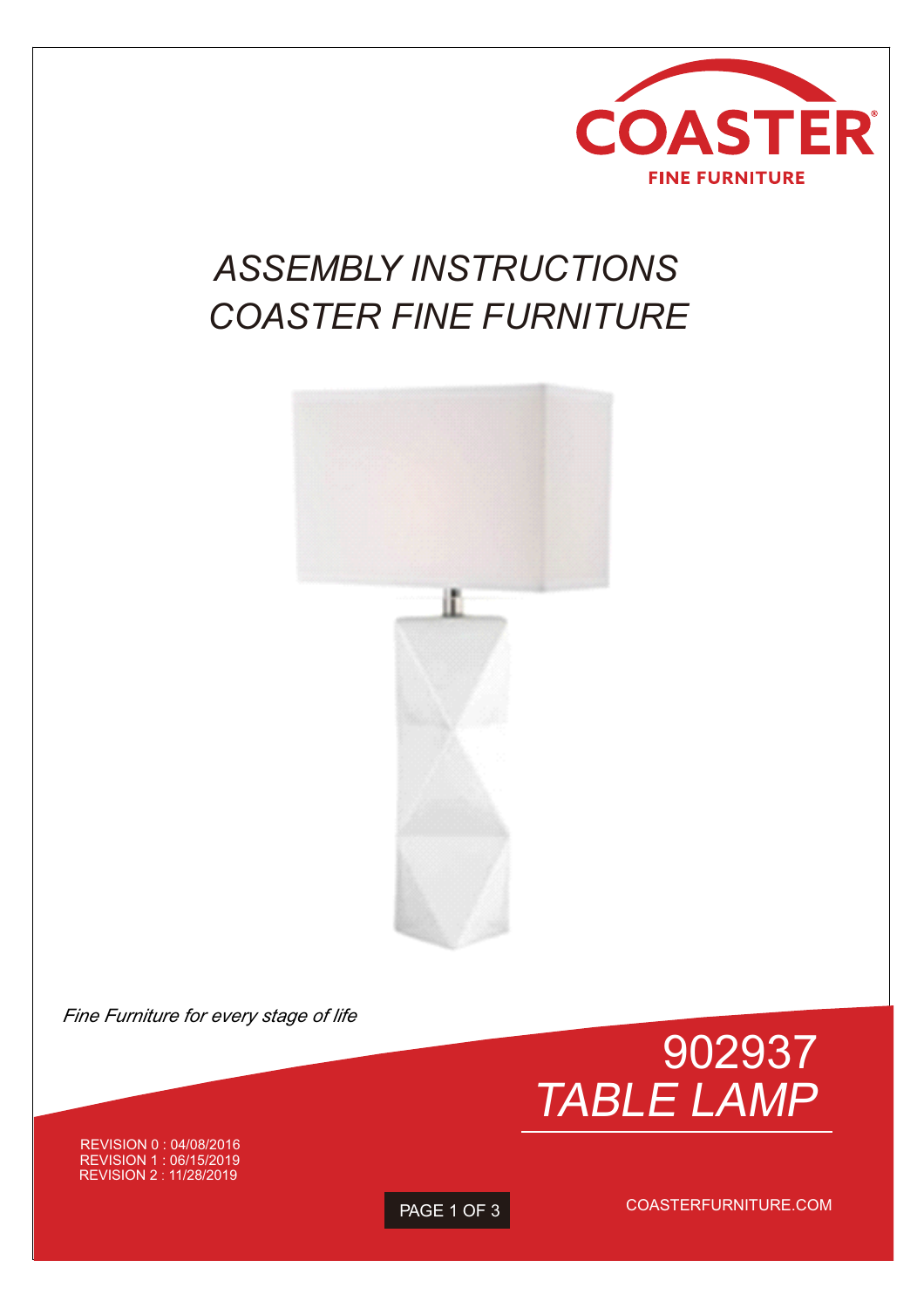## ITEM:902937 ASSEMBLY INSTRUCTIONS



**ASSEMBLY TIPS:** 

- 1. Remove hardware from box and sort by size.
- 2. Please check to see that all hardware and parts are present prior to start of assembly.
- 3. Please follow attached instructions in the same sequence as numbered to assure fast & easy assembly.

## WARNING!

1. Don't attempt to repair or modify parts that are broken or defective. Please contact the store immediately. 2. This product is for home use only and not intended for commercial establishments.





plug and try again. outlet in a single direction only.If the plug does not fit fully in the outlet, reverse the a polarized plug (one blade is wider than the other). The plug will fit into a polarized As a safety feature, and to reduce the risk of electric shock, this portable lamp includes

If it still does not fit, contact a qualified electrician.DO NOT use with an extension cord unless, can be fully inserted.DO NOT alter the plug.

*TABLE LAMP:TYPE A LED BULB 9W*

PAGE 2 OF 3 COASTERFURNITURE.COM